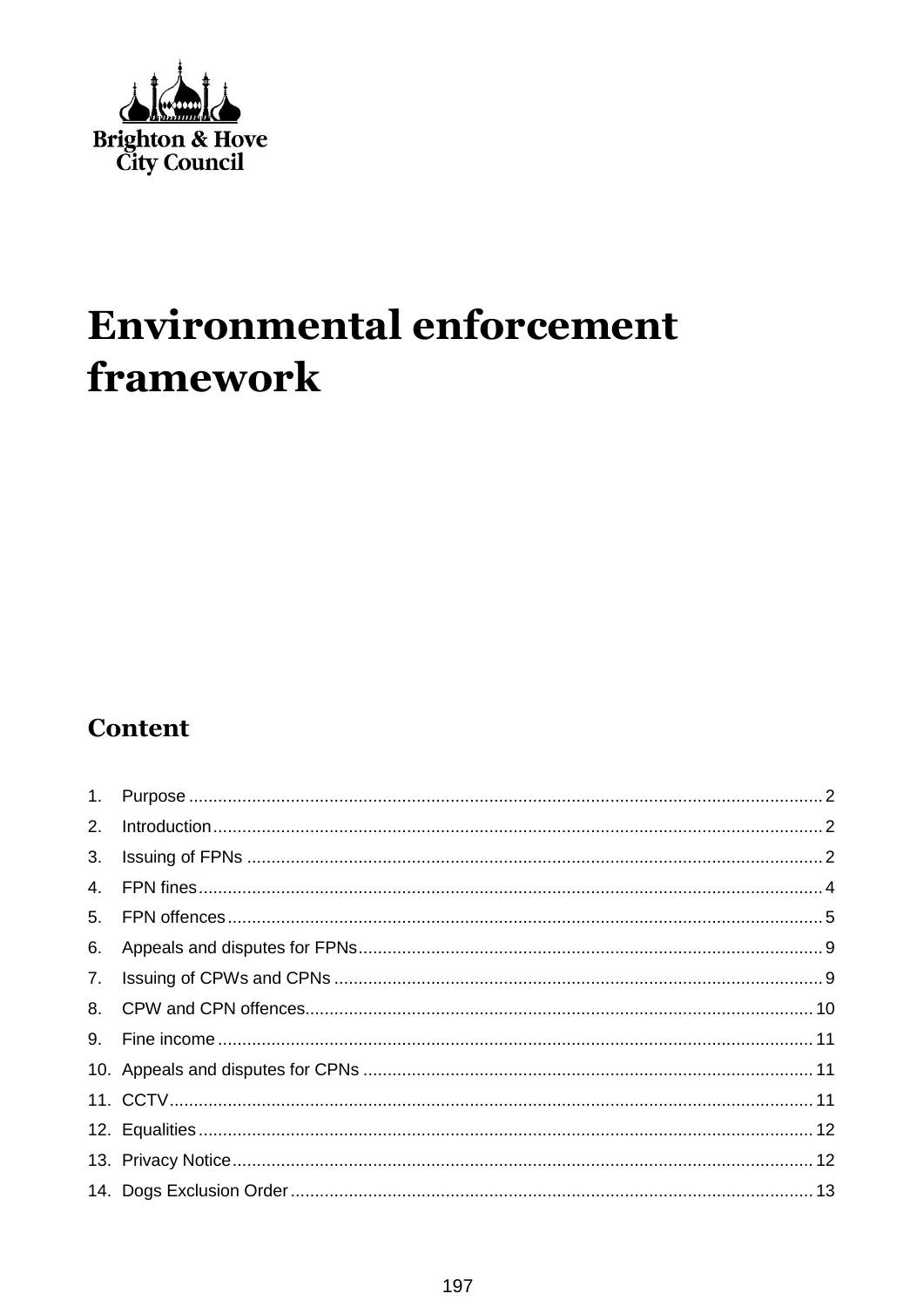### <span id="page-1-0"></span>**1. Purpose**

The purpose of the Environmental Enforcement Framework is to address anti-social and illegal behaviour to improve the environment and minimise waste clean-up and disposal costs.

Environmental enforcement is delivered by authorised Environmental Enforcement Officers patrolling Brighton & Hove. Enforcement action includes the issuing of Fixed Penalty Notices (FPNs), Community Protection Warnings (CPWs), Community Protection Notices (CPNs) and court orders.

This Framework sets out the standards that will be applied when issuing FPNs, CPWs and CPNs for environmental offences and what residents, businesses, and visitors can expect from Brighton & Hove City Council.

### <span id="page-1-1"></span>**2. Introduction**

Brighton & Hove City Council is committed to combatting fly tipping and littering and ensuring the city remains attractive and enjoyable for all those living and working here as well as those visiting the area.

The council will take a fair and proportionate approach to issuing fines for environmental offences to ensure that those spoiling the environment for others are made accountable for their actions.

The council will issue FPNs, CPWs and CPNs to enforce environmental crimes under the following legislation:

- Sections 33, 34, 47, 47ZA, 88 and 94B of the Environmental Protection Act 1990
- Section 43 of the Anti-Social Behaviour Act 2003
- Section 43, 67 and 68 of the Anti-Social Behaviour, Crime and Policing Act 2014

The council will issue FPNs, CPWs and CPNs on all council-owned land, including, but not limited to, the beach, seafront, parks, open spaces, pavements and the highway.

FPNs provide a quick, visible and effective way of dealing with low-level straightforward environmental crimes, and an alternative to prosecution.

This Framework complements the Highways Policy and the Delegated Powers assigned to Field Officers, which both deal with other areas of environmental enforcement.

## <span id="page-1-2"></span>**3. Issuing of FPNs**

All FPNs will be issued in line with government guidance: <https://www.gov.uk/government/publications/code-of-practice-on-litter-and-refuse>

Details about when a FPN would and would not be issued are detailed below.

#### **When a FPN will be issued**

A FPN will only be issued when all of the following apply: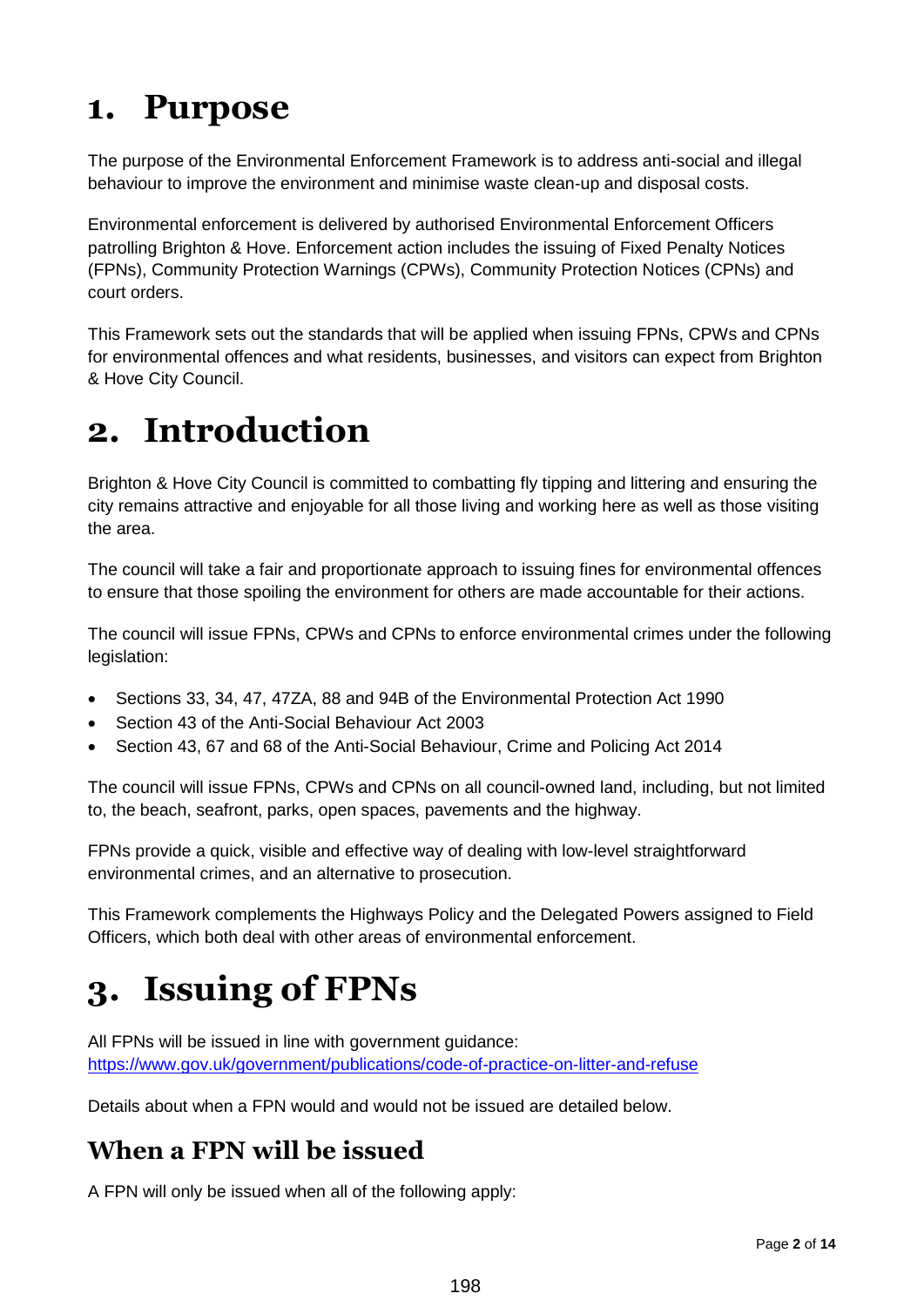- an offence has been committed (see section 5)
- a FPN is a proportionate response
- there is evidence to support prosecution if the offender does not pay the FPN
- the offender understands why the FPN is being issued
- the Environmental Enforcement Officer believes that the name and address offered by the offender are correct

#### **When a FPN will not be issued**

A FPN will not be issued if any of the following apply:

#### **If there is no criminal liability**

- the person in question is exempt, e.g. a blind person whose dog has fouled in an area where a dog control order applies
- the offender is a child under the age of 10, when the child's parents or guardian may be informed

#### **If enforcement action is inappropriate or would be disproportionate for the offence**

- it is not in the public interest to do so
- the offender is vulnerable; for example, someone who is a rough sleeper or suffers from a mental impediment; this list is not exhaustive

#### **If prosecution is more suitable**

- the offence is major, e.g. deliberate smashing of glass, racist graffiti, or where an extensive quantity of waste is fly tipped or where the content of the waste is hazardous.
- the offence is committed by a persistent offender
- the offender is violent or aggressive

In these cases, evidence will be referred to officers in City Environment to determine whether the case should be referred to council's legal team.

#### **If littering is done accidentally**

 accidental: for example, something falls out of someone's pocket (as opposed to intentional where, for example, litter is dropped and the offender walks away, including the discarding of cigarettes).

Where there is doubt over intent, the Environmental Enforcement Officer will challenge the offender, stating they have seen them drop something and ask them to pick it up. Should the person refuse to pick up the litter, they may be issued with an FPN.

#### **About issuing fines**

The FPN gives the alleged offender an opportunity to avoid prosecution by payment of the penalty. An FPN is therefore only issued where there is adequate evidence to support a prosecution, if a notice is not paid.

FPNs will not be issued to under 18s but if an Environmental Enforcement Officer witnesses an under 18 committing an environmental offence, they will have an informal discussion with them about it and may write to their parent or guardian.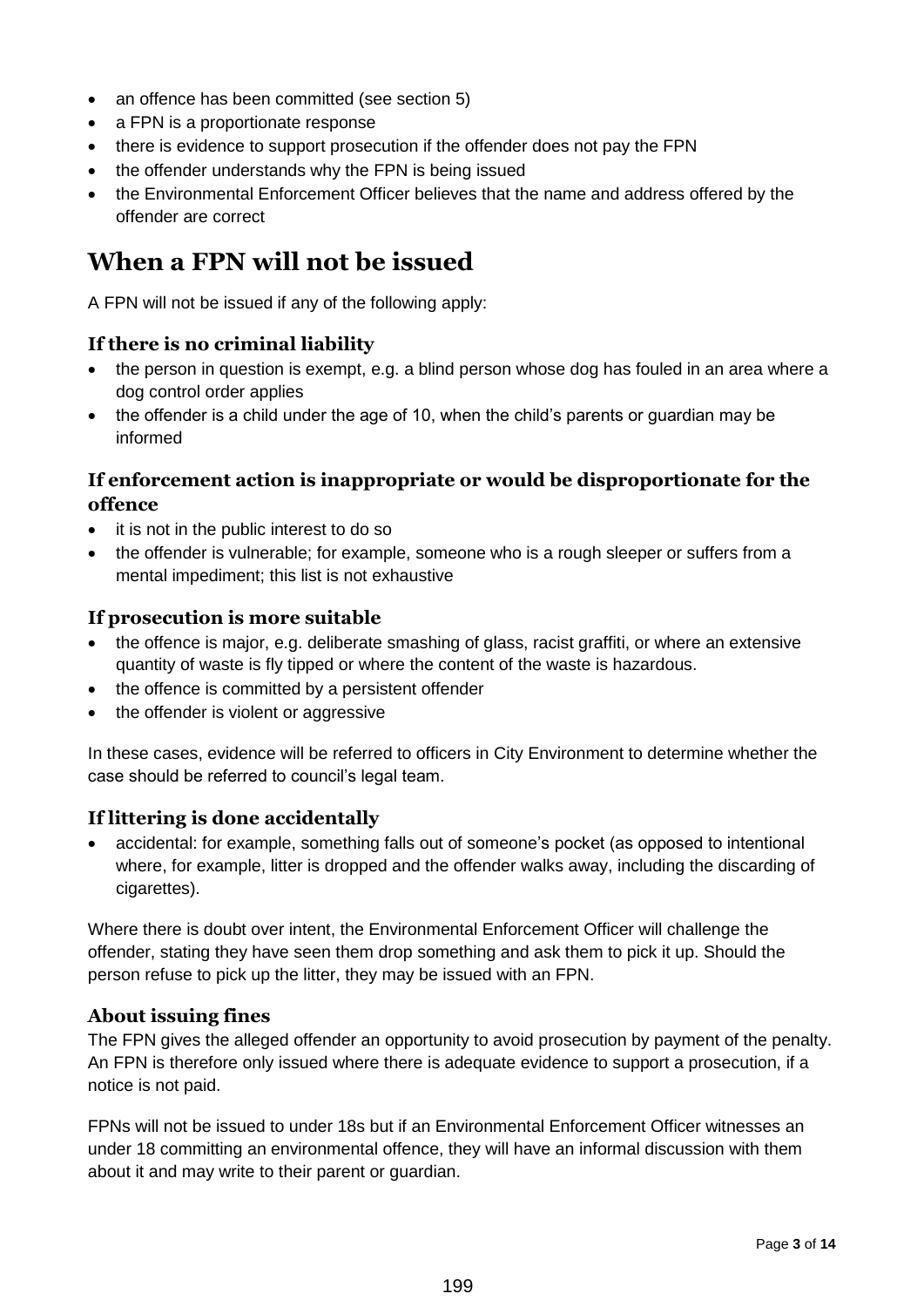Officers will have sufficient training and understanding of Brighton & Hove City Council's Environmental Enforcement Framework and their area of work to ensure a consistent approach to their duties. Environmental Enforcement Officers will carry identification picture cards at all times whilst on duty. An Environmental Enforcement Officer will never take payment for FPNs. Information about how to pay is included on the FPN.

## <span id="page-3-0"></span>**4. FPN fines**

FPN fines are as follows:

| <b>Offence</b>                                                                                                   | <b>BHCC penalty</b> | <b>BHCC early payment</b> |
|------------------------------------------------------------------------------------------------------------------|---------------------|---------------------------|
| Littering                                                                                                        | £150                | £110                      |
| Littering from vehicles                                                                                          | £150                | £110                      |
| Spitting, urinating or defecating                                                                                | £150                | N/A                       |
| Dog fouling                                                                                                      | £80                 | N/A                       |
| Dogs on leads                                                                                                    | £80                 | N/A                       |
| Dogs on lead by direction                                                                                        | £80                 | N/A                       |
| Dogs in dog exclusion zone                                                                                       | £80                 | N/A                       |
| Graffiti                                                                                                         | £150                | N/A                       |
| Fly posting                                                                                                      | £150                | N/A                       |
| Unauthorised flyering                                                                                            | £150                | N/A                       |
| Industrial and commercial<br>waste receptacle offence                                                            | £110                | N/A                       |
| Residential fly-tipping                                                                                          | £400                | N/A                       |
| Disposing of commercial waste<br>illegally                                                                       | £400                | N/A                       |
| Failure to produce a Waste<br>Transfer Note or Duty of Care<br>Certificate or non-compliance<br>with Certificate | £300                | N/A                       |

Fines are set in line with DEFRA guidance: [https://www.gov.uk/government/publications/code-of](https://www.gov.uk/government/publications/code-of-practice-on-litter-and-refuse)[practice-on-litter-and-refuse](https://www.gov.uk/government/publications/code-of-practice-on-litter-and-refuse)

The fine for littering is £150 with an early payment discount reducing it to £110, if it is paid within 10 days.

There are no early payment discounts for other offences because Brighton & Hove City Council is talking a hard stance on these offences with the penalty set accordingly.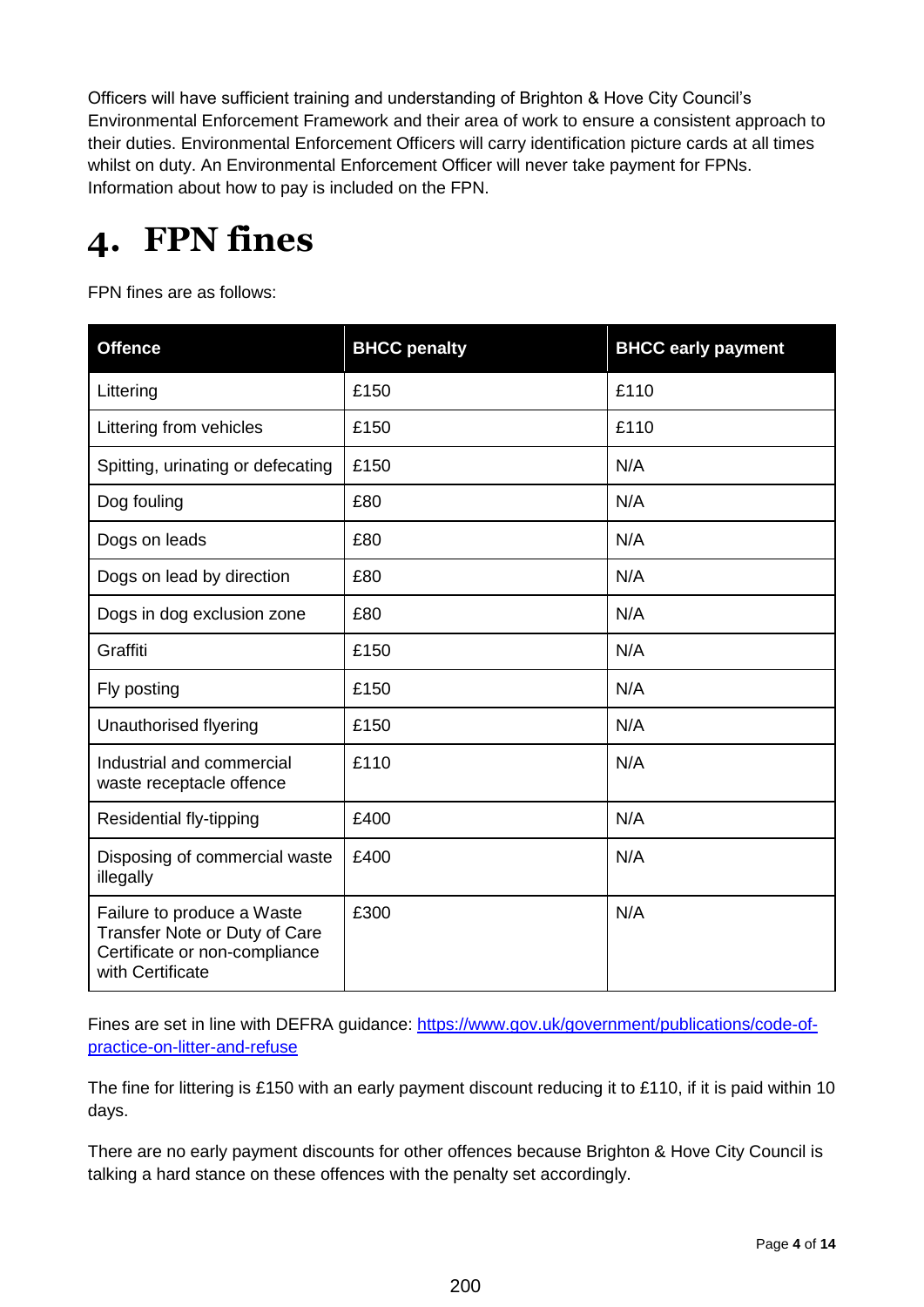The cost of FPNs will be reviewed annually to enable Brighton & Hove City Council to target particular environmental offences when needed and ensure appropriate costs of the service are met. Payment of an FPN in instalments is not possible.

## <span id="page-4-0"></span>**5. FPN offences**

FPNs will be issued in a fair and proportional manner so those who are spoiling the environment for others are made accountable.

### **Littering**

Littering is an offence under section 87 of the Environmental Protection Act 1990. The act states that an offence is committed if anything is dropped, thrown, left or deposited that causes defacement, in any place open to the air that the public have access to with or without payment. This includes any deposit on land or water and the statutory definition of litter specifically includes cigarette butts and chewing gum.

When issuing FPNs for littering, a distinction will be made between intentional littering and accidental littering:

- Intentional: for example, litter is dropped and the offender walks away, including the discarding of cigarettes.
- Accidental: for example, something falls out of someone's pocket.

Where littering is considered to be accidental (with no intent to drop litter) an FPN will not be issued.

### **Littering from vehicles**

Littering from vehicles is an offence under section 87 of the Environmental Protection Act 1990. As with general littering, littering from vehicles is a nuisance and is detrimental to the environment. Vehicle owners are responsible for ensuring whoever is travelling in their vehicle does not litter from the vehicle. FPNs for littering from vehicles will be issued to registered vehicle owners when the person who actually littered cannot be identified. In cases where the registered vehicle owner is fined, the FPN must be issued within 35 days of the alleged offence.

### **Spitting, urinating and defecating**

FPNs for spitting, urinating and defecating are issued under section 87 of the Environmental Protection Act 1990.

Spitting, urinating and defecating in public places are anti-social habits and can have a number of health implications. An FPN will be issued when spitting, urinating or defecating occurs on public surfaces, roads, pavements or streets.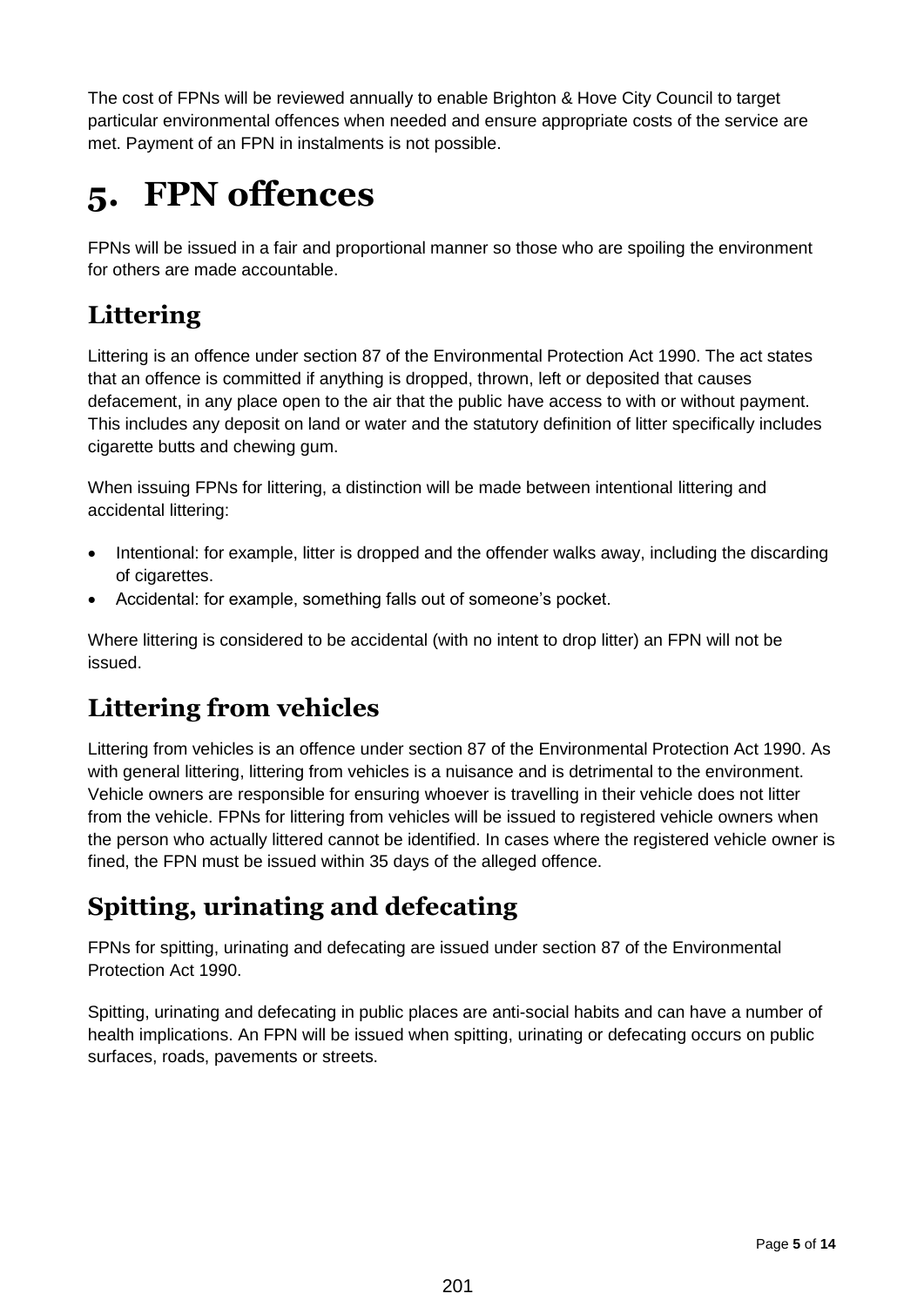### **Dog fouling, dogs on leads, dogs on lead by direction and dogs in dog exclusion zones**

FPNs for Dog Control Order offences are issued under section 68 of the Anti-Social Behaviour, Crime and Policing Act 2014.

Dog control offences have an impact on the city and the communities within in. FPNs for dog control offences will be issued to enforce responsible dog ownership and reduce the issues relating to dogs running loose and causing as nuisance to others, as well as reduce the potential health implications associated with dog fouling.

The Fouling of Land by Dogs Order makes it an offence for a person in charge of a dog to fail to remove faeces from the land.The Dogs on Leads Order makes it an offence for a person in charge of a dog to fail to ensure that a dog is kept on a lead on relevant land.

The Dogs on Lead by Direction Order makes it an offence for a person in charge of a dog to fail to put that dog on a lead under the direction of an authorised officer on relevant land.

The Dog Exclusion Order makes it an offence for a person in charge of a dog to permit the dog to enter or remain on any land to which the Order applies. The land to which this Order applies is detailed in Section 14.

Assistant Dogs are exempt from Dog Control Orders.

#### **Graffiti**

FPNs for graffiti are issued under section 43 of the Anti-Social Behaviour Act 2003.

Graffiti is classed as criminal damage and defined as any informal or illegal marks, drawings or paintings that have been deliberately made by anyone on any physical element in the outdoor environment. Graffiti is difficult and costly to remove.

Before issuing a FPN for graffiti, the Environmental Enforcement Officer will speak to the owner of the building to ascertain whether permission has been granted to graffiti the physical element question.

City Environment will work with the Safer Communities Team to ensure that enforcement action does not impact on any legally created graffiti art and does not contradict the Graffiti Reduction Strategy.

### **Fly posting**

FPNs for fly posting are issued under section 43 of the Anti-Social Behaviour Act 2003.

Fly posting is putting up posters or stickers on properties, lamp posts, telephone boxes or other structures on the street such without consent from the owner.

Examples of this are:

- Sticking posters onto boarded up shops advertising a gig
- Attaching a poster to a lamp post advertising a business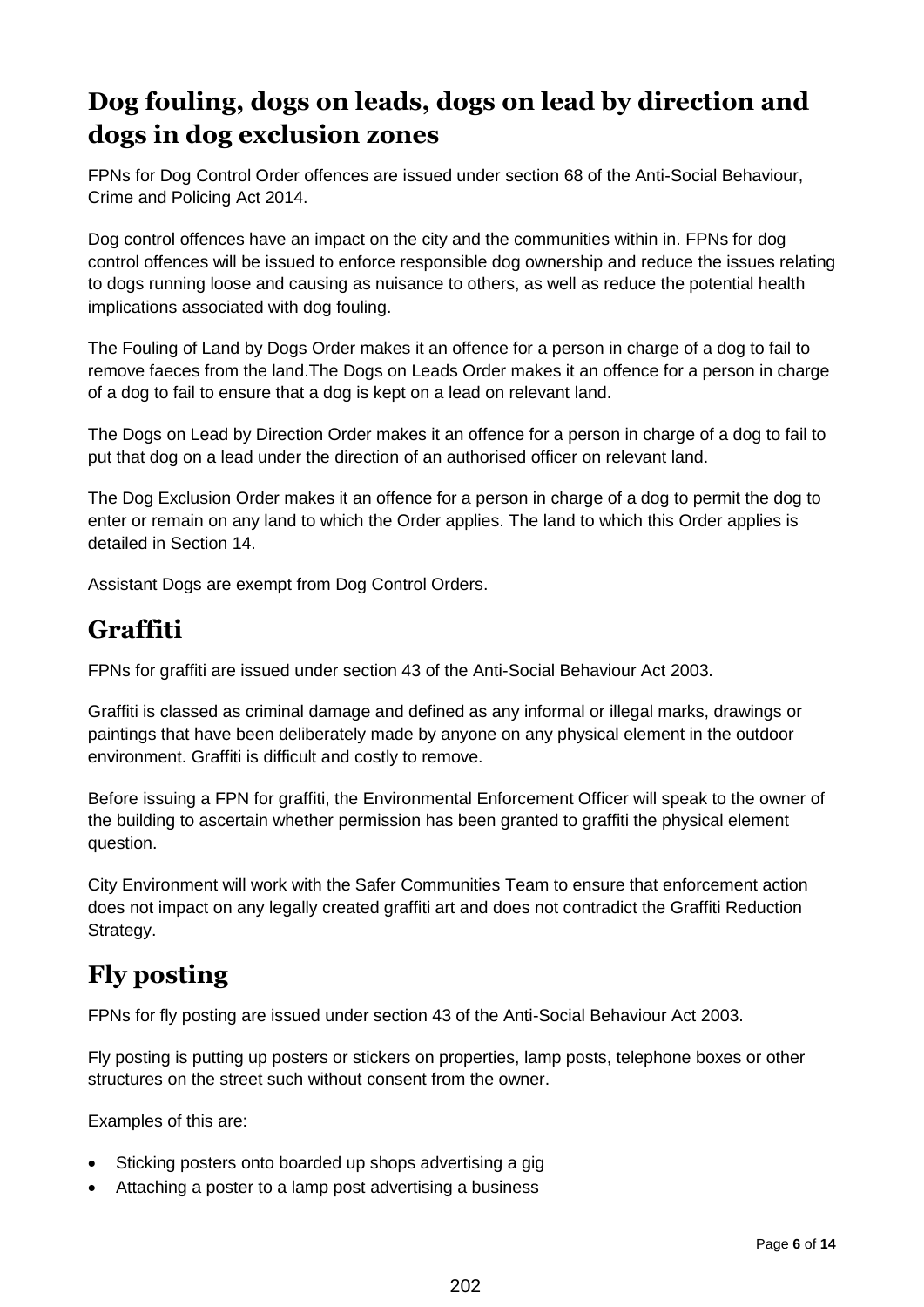• Putting stickers onto road signs showing political statements

### **Unauthorised flyering**

FPNs for unauthorised flyering are issued under section 94b of the Environmental Protection Act 1990.

Flyering can cause lots of litter and Brighton & Hove City Council restricts where and when free flyers can be distributed. This includes printed materials to advertise things like events, businesses or product promotions.

Anyone wishing to distribute free printed material within a designated area must apply for a flyering licence from the council. The flyering licence covers the cost of the extra work required to clear the additional litter generated as some people will just drop flyers on the floor.

Any person distributing matter by or on behalf of a charity or for political or religious purposes are exempt from this rule. To reduce confusion, the council encourages charities to make an application. There will not be a charge for the licence in these cases.

FPNs for flyering without a license will be issued to the individual and not the organisation they are flyering for. One fine will be issued to each person distributing the flyers, regardless if a group is distributing the same flyers.

Flyering materials will be confiscated until the owners of the materials have arranged for a flyering licence.

Details about where a licence is required and how to apply for a flyering licence are available on the council's website: [www.brighton-hove.gov.uk/flyering](http://www.brighton-hove.gov.uk/flyering)

#### **Industrial and commercial waste receptacle offences**

FPNs for receptacle offences are issued under sections 47 and 47ZA Environmental Protection Act 1990.

Businesses have a duty to ensure that their waste is stored, presented and disposed of in accordance with the waste Duty of Care. FPNs will be issued when the waste is likely to cause a nuisance or be detrimental to the amenities of the locality. This includes:

- Bins in time-banding zones (T-Zones) left on the pavement outside of agreed collection times (from 1 February 2022)
- Bins blocking the highway
- Bins with size, construction or maintenance issues

Businesses are also expected to label their waste receptacle with their business name. Failure to comply with a request to place a label on a receptable could result in a FPN being issued.

More details on businesses' waste management responsibilities are available on the Brighton & Hove City Council website: link TBC

### **Fly tipping**

FPNs for flytipping are issued under section 33 of the Environmental Protection Act 1990.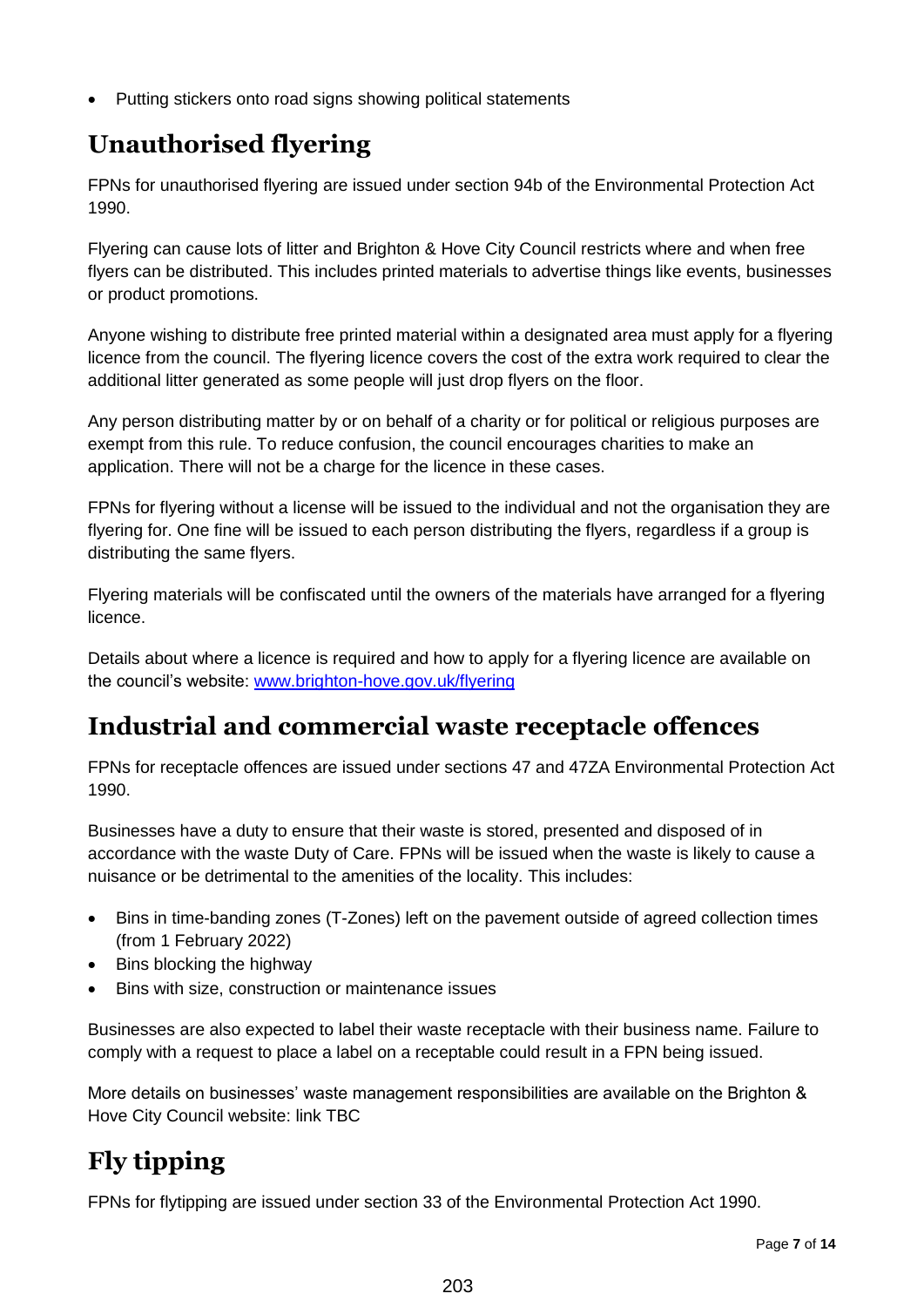Flytipping is the illegal dumping of waste, items or materials. This includes anything from putting a TV on the pavement to dumping a van's contents in the countryside. Flytipping is unattractive, can cause obstructions and can lead to a build-up of other waste. The following are all examples of flytipping:

- Putting items, including furniture, electrical items and appliances on the public highway and on the pavement for others to pick up and reuse.
- Putting items including furniture, electrical items and appliances by communal refuse or recycling bins, wheelie bins, refuse areas, bring sites or litter bins. If a bin is full, items should be taken to the next nearest bin or taken home until there is capacity in a bin.
- Putting refuse into communal recycling bins.
- Putting bulky items in refuse or recycling bins.

If someone else flytips an individual's waste, the individual may still be held responsible.

Any company carrying or disposing of waste must have a waste carriers licence and individuals can check they have this through the Environment Agency's waste carrier's public register.

Unwanted items, such as electrical items, furniture, appliances etc. cannot be collected with normal household refuse and must be reused, recycled or disposed of in a legal and safe way. Options include:

- Keeping these goods on an individual's property and advertised through signs, newspapers or websites
- Using a company or charity that collects items for free
- Taking items to a Household Waste Recycling Site
- For a fee, using the council's bulky waste collection service.

More details are available on the Brighton & Hove City Council website: [www.brighton](http://www.brighton-hove.gov.uk/bulkywaste)[hove.gov.uk/bulkywaste](http://www.brighton-hove.gov.uk/bulkywaste) 

### **Disposing of commercial waste illegally**

FPNs for disposing of commercial waste illegally are issued under section 33 of the Environmental Protection Act 1990.

Any waste that comes from a commercial activity is business waste, including waste produced as a result of an individual running their business from home. Businesses cannot use domestic waste and recycling bins, and the collection of commercial waste is not covered by business rates.

Businesses are responsible for:

- All recycling and refuse they create
- Ensuring waste is stored and disposed of in a safe and legal way
- Using a registered waste contractor or a business waste site to dispose of their waste
- Avoiding any disruption to the public when storing and disposing of their waste.

Any business found to be not adhering to these responsibilities, may be issued with a FPN.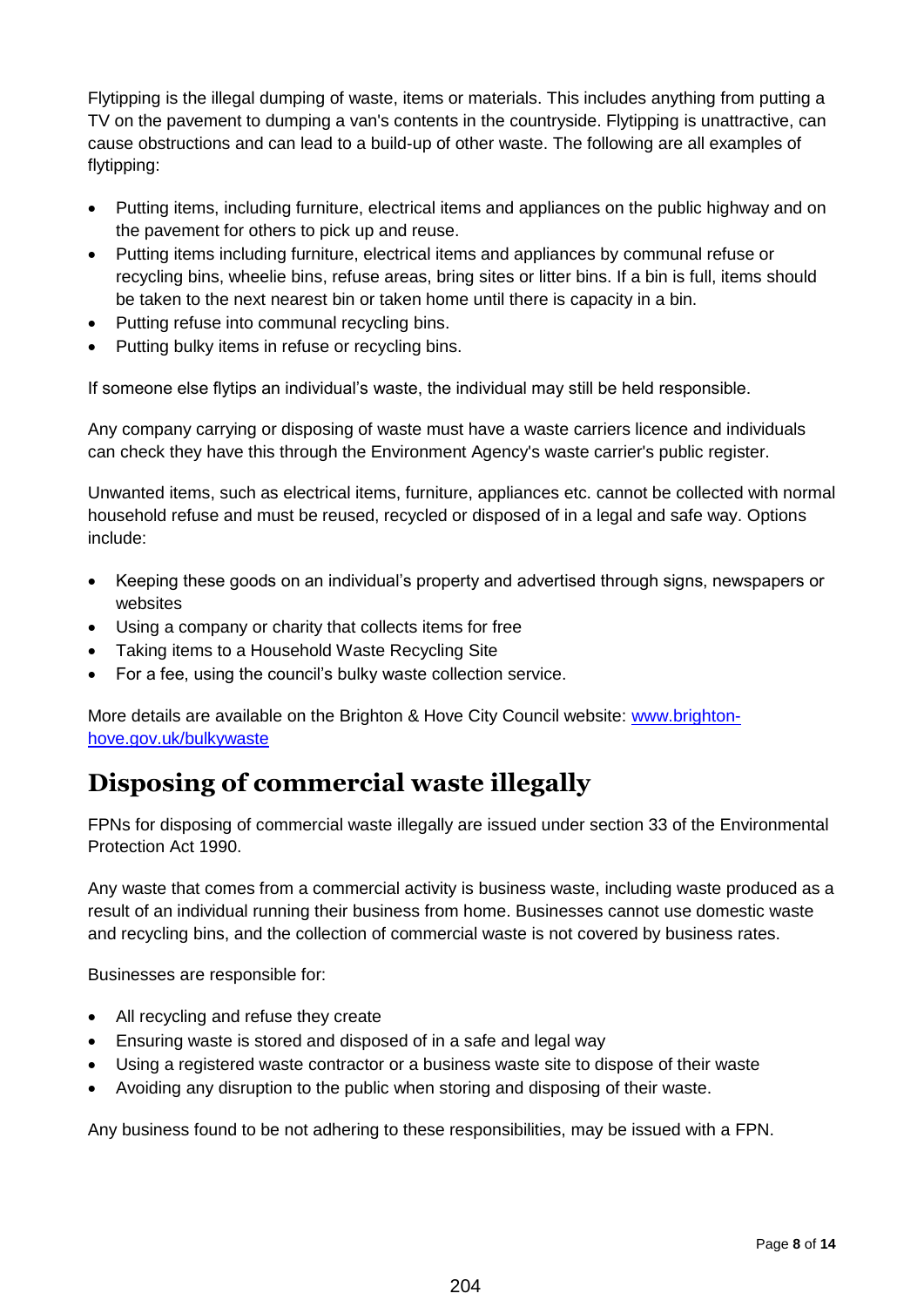### **Failure to produce a Waste Transfer Note or Duty of Care Certificate or non-compliance with the Certificate**

FPNs for failure to produce a Waste Transfer Note or Duty of Care Certificate or noncompliance with the Certificate are issued under section 34 of the Environmental Protection Act 1990.

Businesses must have a registered waste carrier to collect and dispose of their waste. Businesses that have set up a waste collection with a registered waste contractor will receive a Duty of Care Certificate. This is proof that there are waste collection arrangements in place and it is being disposed of legally.

If a registered waste contractor does not supply a Duty of Care Certificate it may mean they are not registered. If this waste is then subsequently dumped or disposed of illegally, the business could be held responsible. For this reason, it is recommended that businesses check the waste contractor through the Environment Agency's waste carrier's public register.

If an Environmental Enforcement Officer requests a copy of a business's Duty of Care Certificate and the business is unable to provide one, the business will be given 14 days to produce a Duty of Care Certificate before an FPN is issued.

Environmental Enforcement Officers conduct regular checks across the city to make sure businesses have a Duty of Care Certificate. If a business does not have a legal method for disposing of waste, the business could receive a fine which could lead to prosecution.

Businesses have a duty to ensure that their waste is stored, presented and disposed of in accordance with the waste Duty of Care. FPNs will be issued when the waste is likely to cause a nuisance or be detrimental to the amenities of the locality, including overflowing bins meaning lids cannot be closed or side waste.

## <span id="page-8-0"></span>**6. Appeals and disputes for FPNs**

There is no formal right to appeal against an FPN. If an offender does not agree that an offence has been committed, then the matter will be dealt with through formal prosecution via the Magistrates courts. It will then be up to the court, on receiving evidence, to determine whether or not an offence was committed and therefore whether or not any penalty should be imposed.

If the offender believes an FPN has been issued incorrectly, they can put their complaint to City Environment in writing who will assess whether the correct procedure has been followed.

If City Environment has responded to a complaint about the way the FPN was issued to which the offender remains unsatisfied, the offender can raise a formal complaint with Brighton & Hove City Council by contacting [customerfeedback@brightonhove.gov.uk.](mailto:customerfeedback@brightonhove.gov.uk) Brighton & Hove City Council will investigate whether the FPN was issued in accordance with the appropriate procedures, the law and this framework.

## <span id="page-8-1"></span>**7. Issuing of CPWs and CPNs**

The council can address offences which have a negative impact on a community's quality of life by issuing a CPW and serving a CPN in accordance with the Anti-Social Behaviour, Crime and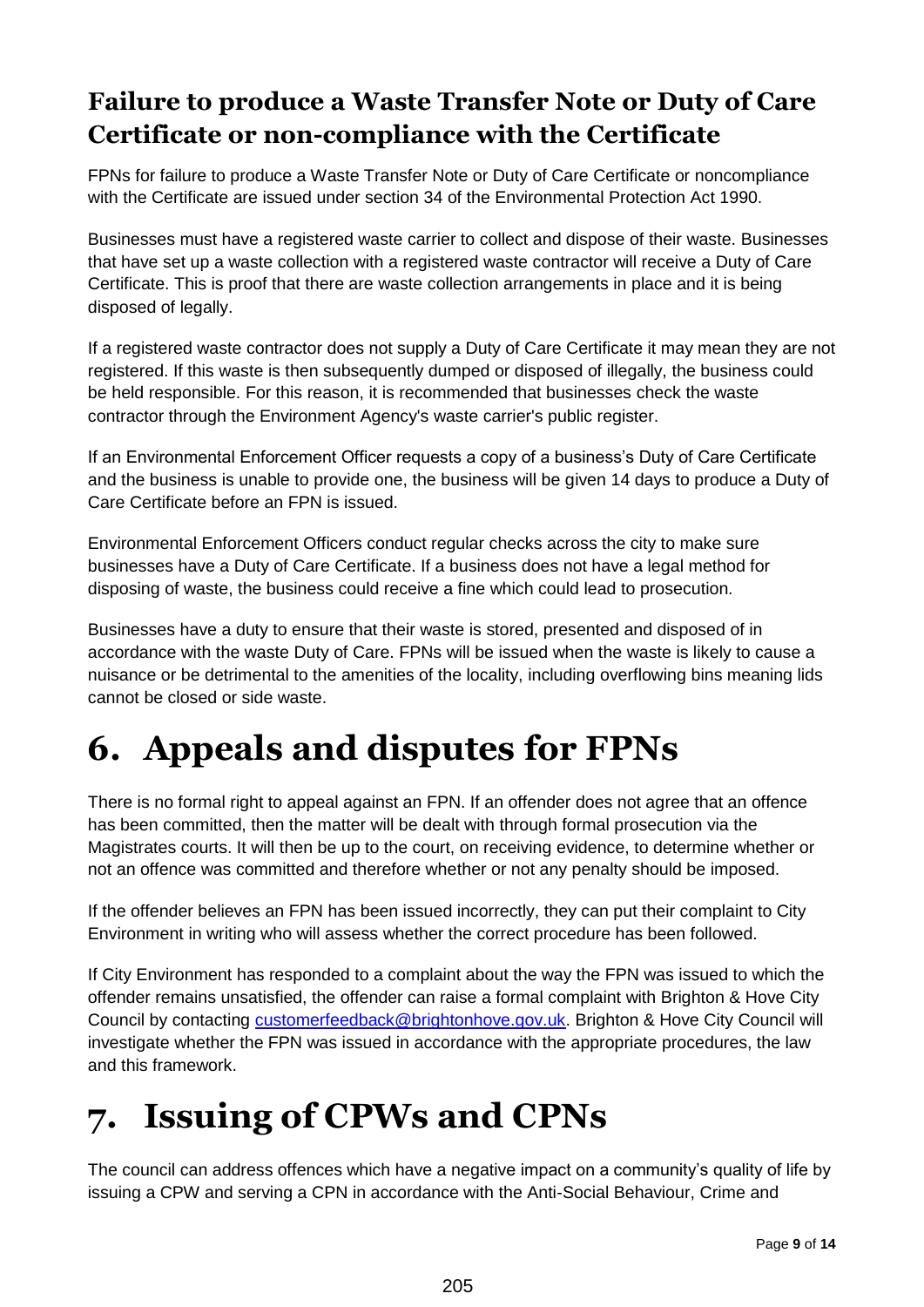Policing Act 2014. Any behaviour that is detrimental to a community's quality can result in a CPW and CPN.

A CPW can be issued to an individual aged 16 or over if an authorised person is satisfied that the behaviour:

- has a detrimental effect on the quality of life of those in the locality
- is unreasonable and
- is of a persistent nature

The CPW will be issued to an individual, business or organisation suspected of causing the problem. The CPW will detail the impact on the community and that the behaviour should cease, or the reasonable steps that need to be taken to ensure the problem does not occur again. The CPW will include the consequences of not addressing the behaviour and that a CPN will be issued.

If the behaviour persists, a CPN will be issued with the following requirements:

- to stop doing something specified and/or to do some specified action
- to take reasonable steps to achieve a specified result; this will be aimed at either preventing the effect of the unacceptable conduct continuing, or prevent the likelihood of it recurring

if a recipient of a CPN fails to comply with the requirement, the council may take action to ensure that the failure is remedied:

#### **FPN**

A FPN may be issued if the recipient does not comply with the CPN requirements. If the FPN is not paid, this may result in a court order.

A FPN issued for non-compliance will be £100.

#### **Remedial work**

An instruction to complete remedial work may be issued if the recipient does not comply with the CPN requirements. If the remedial work is not completed, this may result in a court order.

#### **Court order**

If the FPN is not paid or the remedial work is not completed, a court order may be served. On conviction, this can result in a fine of up to £2,500 for individuals or £20,000 for businesses. The council will also look to recover costs.

### <span id="page-9-0"></span>**8. CPW and CPN offences**

A CPW may be issued to Statutory Undertakers, large businesses (over 250 employees) and small and medium sized enterprises (fewer than 250 employees) when the property owner does not follow the council's request for graffiti to be removed from a property.

A CPN may be issued when the recipient of a CPW fails to comply to the request of the CPW.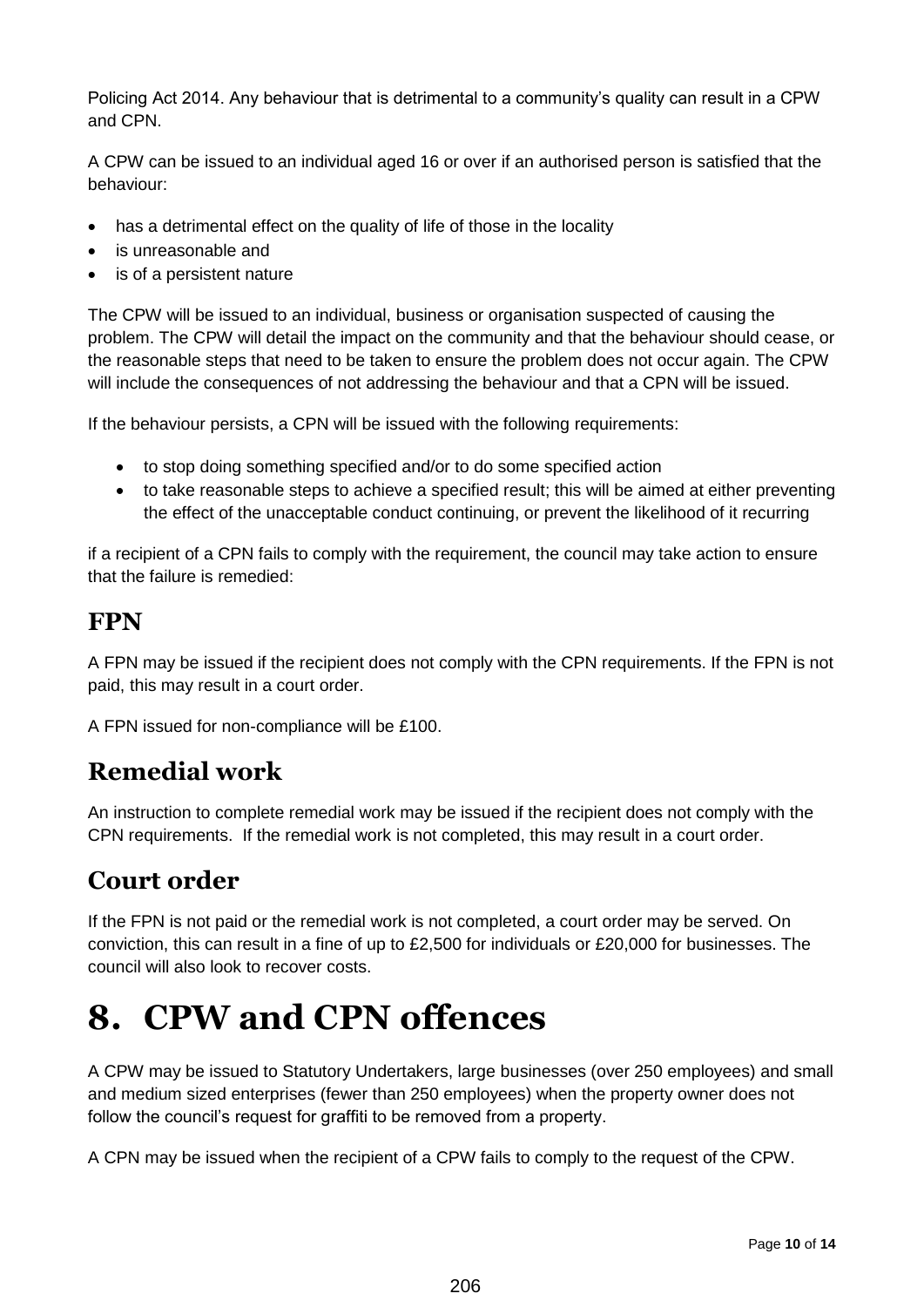# <span id="page-10-0"></span>**9. Fine income**

Income received from the issuing of FPNs is used for specific environmental purposes such as providing additional litter and dog bins and to fund environmental education for local schools.

## <span id="page-10-1"></span>**10.Appeals and disputes for CPNs**

Any person issued with a CPN may appeal against it by making a Complaint to a Magistrates' Court within 21 days of its issue. An appeal may be made on any of the following substantive grounds:

- the specified conduct did not take place;
- the conduct has not had a detrimental effect on the quality of life of those in the locality;
- the conduct was not of a persistent or continuing nature;
- the conduct is not unreasonable;
- the conduct is that which the person cannot reasonably be expected to control or affect.

Details of how to appeal and the time limit will be included in the CPN.

### <span id="page-10-2"></span>**11. CCTV**

CCTV and bodycam footage will be used as appropriate to obtain evidence of offences, taking into account the following legislation:

- The Data Protection Act 1998
- The Human Rights Act 1998
- The Regulation of Investigatory Powers Act 2000
- The Freedom of Information Act 2000
- The Equality Act 2010
- The Protection of Freedoms Act 2012

Authorised officers will adhere to the 12 guiding principles in the [Surveillance Camera Code of](https://www.gov.uk/government/publications/surveillance-camera-code-of-practice)  [Practice:](https://www.gov.uk/government/publications/surveillance-camera-code-of-practice)

- 1. Use of a surveillance camera system must always be for a specified purpose which is in pursuit of a legitimate aim and necessary to meet an identified pressing need.
- 2. The use of a surveillance camera system must take into account its effect on individuals and their privacy, with regular reviews to ensure its use remains justified.
- 3. There must be as much transparency in the use of a surveillance camera system as possible, including a published contact point for access to information and complaints.
- 4. There must be clear responsibility and accountability for all surveillance camera system activities including images and information collected, held and used.
- 5. Clear rules, policies and procedures must be in place before a surveillance camera system is used, and these must be communicated to all who need to comply with them.
- 6. No more images and information should be stored than that which is strictly required for the stated purpose of a surveillance camera system, and such images and information should be deleted once their purposes have been discharged.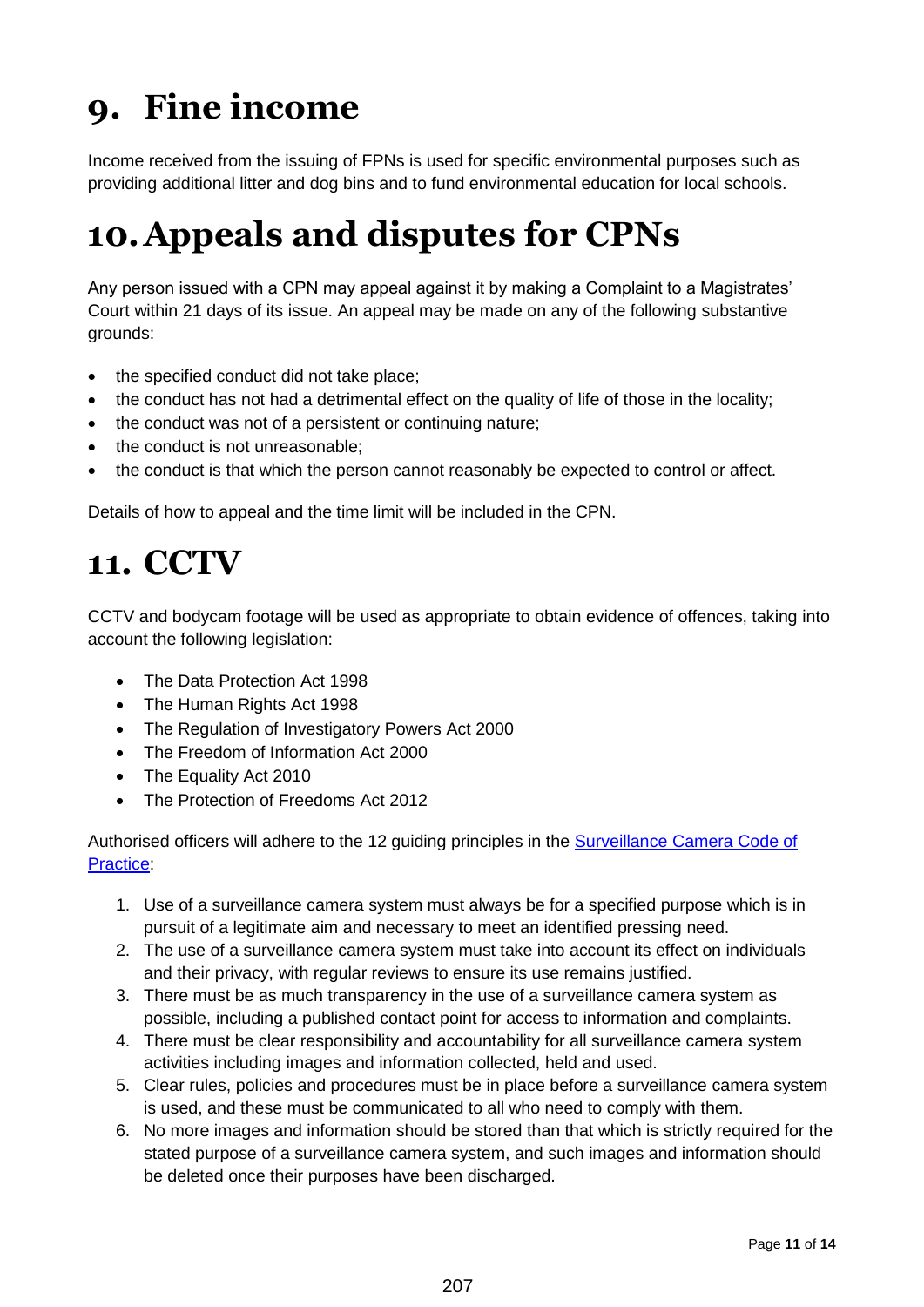- 7. Access to retained images and information should be restricted and there must be clearly defined rules on who can gain access and for what purpose such access is granted; the disclosure of images and information should only take place when it is necessary for such a purpose or for law enforcement purposes.
- 8. Surveillance camera system operators should consider any approved operational, technical and competency standards relevant to a system and its purpose and work to meet and maintain those standards.
- 9. Surveillance camera system images and information should be subject to appropriate security measures to safeguard against unauthorised access and use.
- 10. There should be effective review and audit mechanisms to ensure legal requirements, policies and standards are complied with in practice, and regular reports should be published.
- 11. When the use of a surveillance camera system is in pursuit of a legitimate aim, and there is a pressing need for its use, it should then be used in the most effective way to support public safety and law enforcement with the aim of processing images and information of evidential value.
- 12. Any information used to support a surveillance camera system which compares against a reference database for matching purposes should be accurate and kept up to date.

Authorised officers will be BTEC Level 2 trained via the CCTV Operator within the Private Security Industry standard.

## <span id="page-11-0"></span>**12. Equalities**

All authorised Environmental Enforcement Officers involved in environmental enforcement will be made aware of their responsibilities under the Equalities Act 2010 and in particular the Public Sector Equality Duty. They will be expected to have regard to the needs of vulnerable people and protected groups and to apply this Framework in a manner that is consistent, transparent and proportionate.

CCTV footage will be used as appropriate to obtain evidence of offences, taking into account the legislation listed in Section 11. Brighton & Hove City Council will ensure that all CCTV use for the purpose of tackling fly-tipping is consistent, transparent and proportionate, according to legal requirements, and aligned with our duties under the Equality Act 2010 and human rights legislation.

## <span id="page-11-1"></span>**13. Privacy Notice**

In order to process FPNs, CPWs and CPNs, Brighton & Hove City Council collects, stores and processes personal information. The privacy notice that explains what information is collected and how it is used is available at: [https://www.brighton-hove.gov.uk/content/about](https://www.brighton-hove.gov.uk/content/about-website/service-privacy-notices/fixed-penalty-notices-environmental-offences-service)[website/service-privacy-notices/fixed-penalty-notices-environmental-offences-service.](https://www.brighton-hove.gov.uk/content/about-website/service-privacy-notices/fixed-penalty-notices-environmental-offences-service)

In order to issue FPNs, for fly-tipping and other environmental offences, Brighton & Hove City Council collects, store and processes information from CCTV cameras and ANPR technology. The privacy notice that explains what information is collected and how it is used is available at: [https://www.brighton-hove.gov.uk/content/about-website/service-privacy-notices/environmental](https://www.brighton-hove.gov.uk/content/about-website/service-privacy-notices/environmental-enforcement-cctv-privacy-notice)[enforcement-cctv-privacy-notice.](https://www.brighton-hove.gov.uk/content/about-website/service-privacy-notices/environmental-enforcement-cctv-privacy-notice)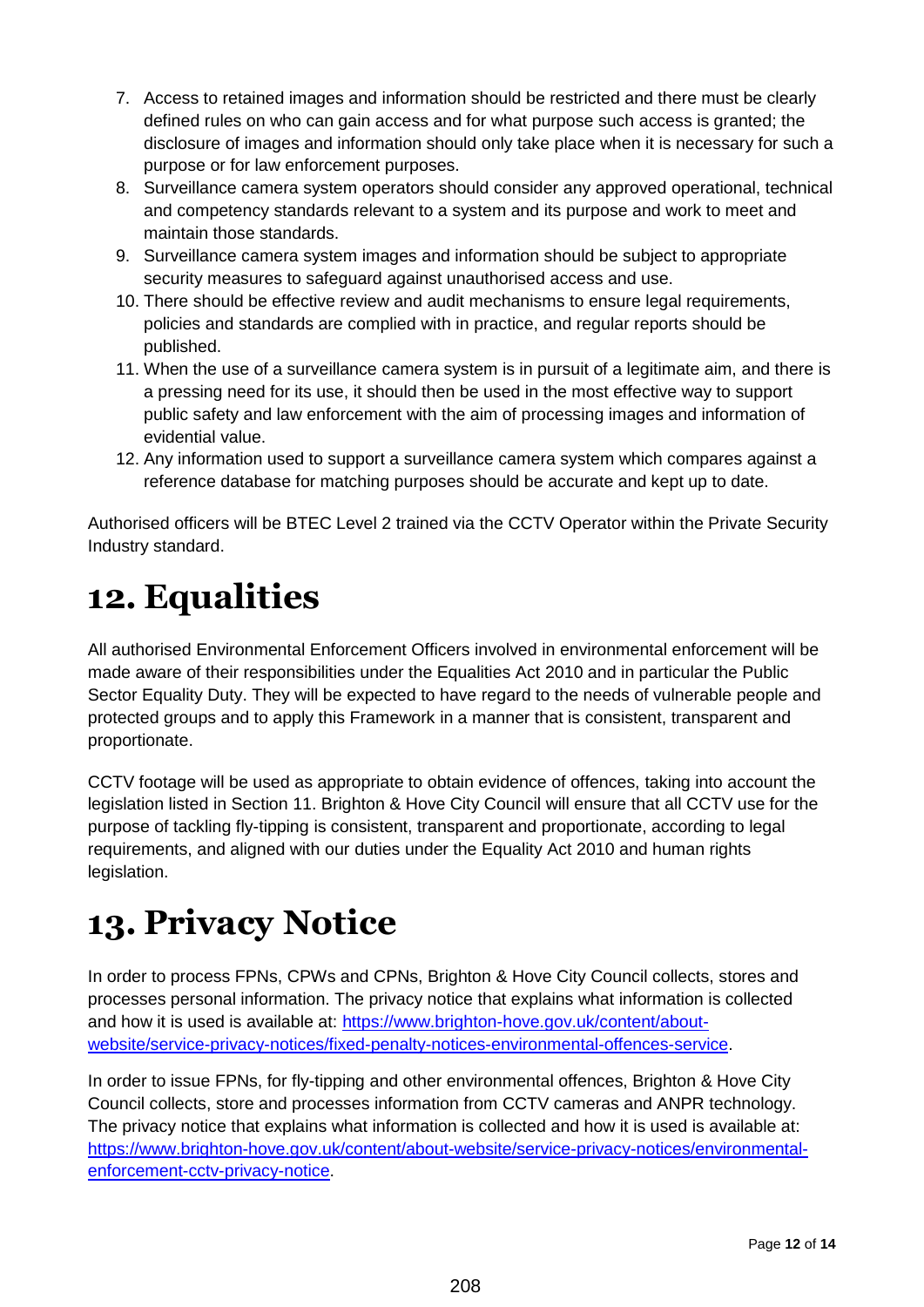## <span id="page-12-0"></span>**14. Dogs Exclusion Order**

#### **Description of land, or lands, to which the Order applies**

All those areas situated within the City of Brighton & Hove as described for the purposes of identification below, being land which is open to the air and to which the public are entitled or permitted to have access (with or without payment). For the purposes of this Order, land which is covered is to be treated as "open to the air" if it is open at least one side.

1. Children's Play Areas

All children's play areas in the City of Brighton & Hove enclosed by fencing and containing play equipment.

- 2. Cemeteries
	- a. The following cemeteries subject to the exception set out in paragraph 2.b below:
	- Borough Cemetery (Woodvale), Lewes Road
	- Extra Mural Cemetery, Lewes Road
	- Borough Cemetery, Bear Road
	- Jewish Cemetery, Bear Road
	- Meadowview and Lawn Memorial Cemetery, Warren Road
	- Hove Cemetery, North and South, Old Shoreham Road
	- Portslade Cemetery, Victoria Road
	- b. The Order does not apply to persons attending a funeral or remembrance service or visiting a grace or to persons residing in the premises of the cemeteries specified at 2a above. In these circumstances dogs must be kept on leads at all times

#### 3. Gardens and Parks

The enclosed gardens of the following city centre squares:

- Brunswick Square
- Norfolk Square
- Russell Square
- Bedford Square
- Clarence Square
- Powis Square
- Pelham Square
- Regency Square (North End)
- New Steine Square

The following parks and gardens:

- Steine Memorial Gardens
- Kipling Gardens, Rottingdean
- The Rockery, Preston Park
- William Clarke Park, Picton Street
- Saunders Park (excluding the fenced dog area to the South West corner of the park), Lewes Road
- 4. Beaches

The beaches (including the foreshore) between the months of May to September inclusive with the exception of the following beaches (showing a "Dog friendly" sign):